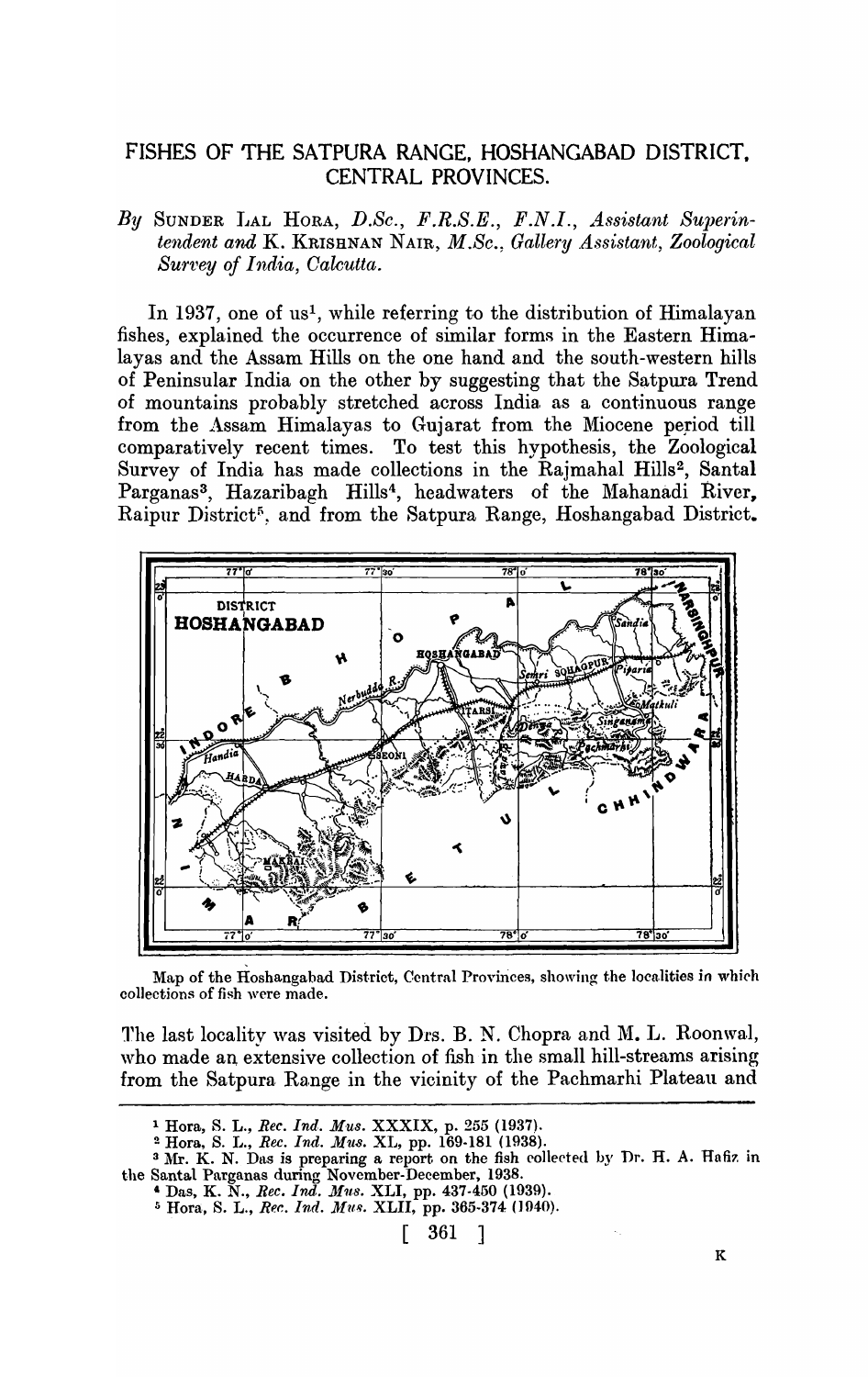from comparatively sluggish streams in the plains at Itarsi and Harda. Dr. Chopra has very kindly supplied us the following note on the physical features and the ecological conditions of the area surveyed :

" The Hoshangabad District<sup>1</sup> in the Central Provinces of India lies between latitude  $21^{\circ}$  53' and  $22^{\circ}$  59' N. and longitude 76° 47' and 78° 44' E. It is a long and narrow strip of country stretching along the left bank of the Nerbudda, between the Vindhyan mountains and the Satpura hills, and includes parts of the latter range within its borders. The Nerbudda forms the northern boundary of the District.

" The drainage of the Hoshangabad District need not be considered in detail but for the purpose of this note it may be stated that many streams, large and small, flow down from the Satpuras, generally in a north-westerly direction, into the Nerbudda. The Nerbudda itself is a large river flowing between somewhat steep banks along the northern boundary of the District. From the eastern slopes of the Pachmarhi hills in the south-east corner of the District the water is collected in a large number of streams and flows into the Denwa which, after a short northerly course, turns due west near Matkuli, about 14 miles below'Pachmarhi, and joins the Tawa which is the most important tributary of the Nerbudda in this District. The western slopes of the Pachmarhi hills are drained by the Sonbhadra, which flows north to join the Denwa. Another important tributary of the Denwa is the Nag Dewali, which rises near Pachmarhi in'the deep gorge known as Jambudwip and descends north-westwards through the hills to join the Denwa. This stream forms a series of charming cascades. The Nerbudda has several other important tributaries also, but the only one that need be mentioned here is the Ajnal which passes close to Harda and joins the Nerbudda in the northwest corner of the District. Near Itarsi, practically in the centre of the District, a small stream flows in a north-westerly direction and joins the Lathia, before it falls into the Nerbudda.

" The plateau of Pachmarhi lies at an elevation of about 3,500 feet, with the Mahadeo hills 'of the Satpura range forming a rugged background of great beauty and rising in places to almost 4,500 feet above. the sea-level. The plateau is formed of almost level or slightly undulating stretches of grassy glades, interspersed with clumps of forest trees. The prevailing sandstone, which is of great depth and succumbs readily to de-<br>nudation, has, under the action of water, formed a maze of gorges and ravines in which numerous streams flow. The plateau receives a rainfall of about 77 inches a year and nearly the whole of it falls between June and September. The climate is rather mild, the average minimum and maximum temperatures ranging between  $47.5^{\circ}$  and  $95.1^{\circ}$ F.

" The plains consist of a rich alluvium, the average rainfall is about 47 inches per annum and the average minimum and maximum temperatures at Hoshangabad vary between  $71.3^\circ$  and  $107.6^\circ$  F.

, "The survey was carried out in February and March, which are practically the driest months in the year in the District. The streams in the hills, that is, around the Pachmarhi plateau, had only a restricted flow, while those in the plains had naturally considerable quantities of water in them. In a few of the former the current was merely in the form of a trickle and in none was the flow very rapid, except near cascades and falls. There were pools in the course of most of these streams and rich collections were obtained in these pools. The bottom for the most part corisisted of stones and pebbles mixed with sand and clay, but in the pools and in some other parts also there was a lot of mud. This was especially the case in some parts of the small streams round Badkachar. In some cases the water flowed over large rocks and boulders, some of which had been worn flat by the current; this was the case in the vicinity of the Small Water Fall, some parts of the stream in the Jambudwip gorge and that in the neighbourhood of the Pansy Pool. There was only a small amount of vegetation in most of the streams, except in some near Badkachar and those near Singanama. In many' cases the country through which the streams were flowing was thickly wooded; this was especially the case with the streams near Pansy Pool, that near Rohrighat and the Jambudwip. The streams round Badkachar, that near Darmar and one or two others flowed through country which was for the most part bare. The water in all these streams was clear. In the hill-streams the dominant fish at this time of the year was *Garra mullya*. This fish was collected in practically every stream, sometimes in considerable numbers, and was found even in pools with a muddy bottom and slow current. Two species of Nemachilus, locally known as *Patharchat* (stone licker) were also met with practically everywhere, living under stones and hiding in the vegetation near banks. Another fish collected in some streams in considerable numbers is *Danio aequipinnatus*. This fish collected in some streams in considerable numbers is *Danio aequipinnatus*. prominently striped fish was found to be the dominant form in streams round Badka-

<sup>1</sup> The information regarding physical features, etc., has been taken partly from the Hoshangabad District Gazetteer by Corbett and Russel (1908), and that about the distribution of fishes from the lists prepared by Dr. Hora and Mr. Nair.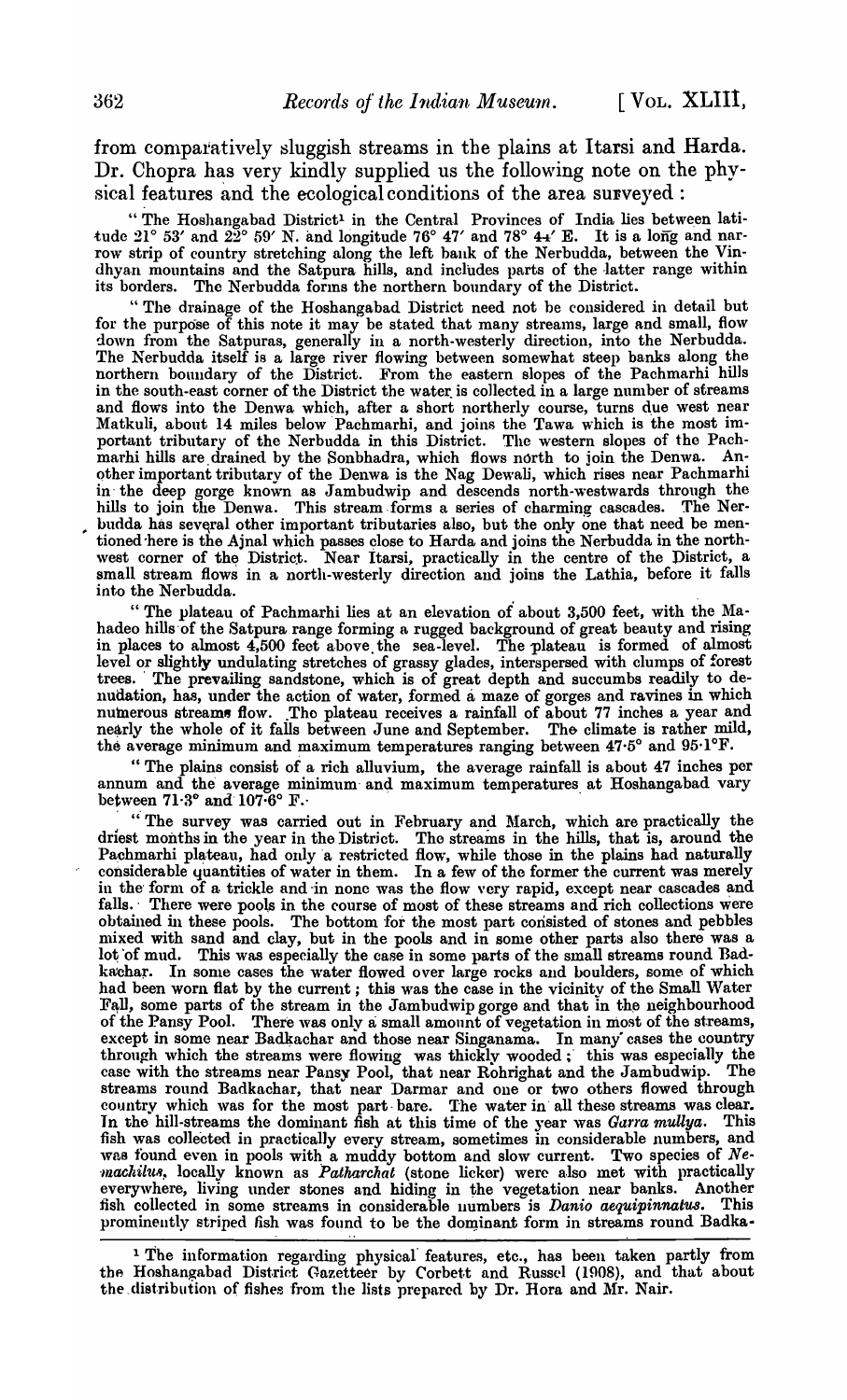#### 1941.] S. L. HORA & K. K. NAIR: Fishes of the Satpura Range. 363

char, at Rohrighat and in some streams round Singanama; in these streams Garra was collected in comparatively smaller numbers. Several other species also were collected in these streams, the genera represented being Parapsilorhynchus, Barbus, Barilius, Rasbora, Lepidocephalus, and Ophicephalus.

"The streams in the plains differed considerably in their physical conditions from those described above. In most of these there was a considerable flow of water, the current was sluggish to moderately swift and the bottom for the most part consisted of sand and mud. with occasional patches of small stones and pebbles. There was considerably more vegetation in the water than in the hill-streams and in the Ajnal nullah near Harda there was such a luxurious growth of algae and other vegetation in the<br>near Harda there was such a luxurious growth of algae and other vegetation in the<br>afforded excellent protection to large numbers of fish and of these streams lay through country that was for the most part only sparsely wooded, and in parts was quite bare. The water was more or less clear. Garra was practically absent in these streams and was collected in small numbers only in the stream near Mehragaon, close to Itarsi. Nemachilus was collected in practically all these streams, but of the two species found in the hills, one, N. evezardi, was totally absent in the plains, while the other, N. dayi, was common throughout. A third species of Nemachilus, N. botius, which was met with rather rarely in the hills, was found in fair numbers in these streams. There are several species that were common to both the localities, but some of these were more abundant in one than in the other. Barbels were far more common, both in the number of species and in individuals, in the plains than in streams round Pachmarhi. Among the genera met with in the streams in the plains only may<br>be mentioned Brachydanio, Esomus, Labeo, Rohtee, Oreichthys, Amblyceps, Xenentodon,<br>Badis, Laywia, Glossopobius. In all 26 genera were collec in the hill streams also.

# DESCRIPTIONS OF LOCALITIES WITH LISTS OF FISHES COLLECTED FROM EACH.

# Jambudwip stream, about 2 miles north-west of Pachmarhi. 9. ii. 1941.

This is a typical hill-stream running in a deep well-wooded valley. The bottom is rocky or strewn over with stone and pebbles in some places and muddy in others. The current is not very fast, except in the regions of small falls and cascades. Portions of the stream contain plenty of vegetation. Here and there large pools are formed with the bottom generally muddy. In some places the stream flows as a small trickle over a bed of large flat rocks.

|                                                 |                     |                      | Length<br>in mm. | No. of<br>specimens. |
|-------------------------------------------------|---------------------|----------------------|------------------|----------------------|
| Garra mullya (Sykes)<br>$\ddot{\bullet}$        | $\bullet$           | $\ddot{\phantom{a}}$ | $59 - 69$        |                      |
| Parapsilorhynchus tentaculatus (Ann.)           |                     | $\ddot{\phantom{a}}$ | $26 - 41$        | 5                    |
| Nemachilus dayi Hora<br>$\ddot{\phantom{a}}$    | $\bullet$ $\bullet$ | $\ddot{\phantom{a}}$ | $26 - 40$        | 12                   |
| Nemachilus evezardi Day<br>$\ddot{\phantom{a}}$ | $\bullet$           | $\ddot{\phantom{a}}$ | $18 - 52$        | 11                   |

"Pansy Pool", about 4 miles south-west of Pachmarhi. 10. ii. 1941.

The Denwa river runs in places through a deep khud between high rocks and forms a series of deep pools, popularly known as "Pansy The current is generally sluggish but in between the pools Pool " rapids are formed. The bottom consists of rocks and stones intermixed with pebbles and sand. Parts of the stream are thickly shaded, but there is little vegetation in the water.

|                            |                      |                      | Length<br>in mm. | No. of<br>specimens. |
|----------------------------|----------------------|----------------------|------------------|----------------------|
| Barbus (Tor) khudree Sykes | $\bullet$            |                      | 33               |                      |
| Garra mullya (Sykes)       | $\ddot{\phantom{0}}$ | $\ddot{\phantom{a}}$ | $39 - 76$        | 20                   |
| Nemachilus dayi Hora       |                      | c.                   | $21 - 57$        | 8                    |
| Nemachilus evezardi Day    |                      |                      | $23 - 28$        | 3                    |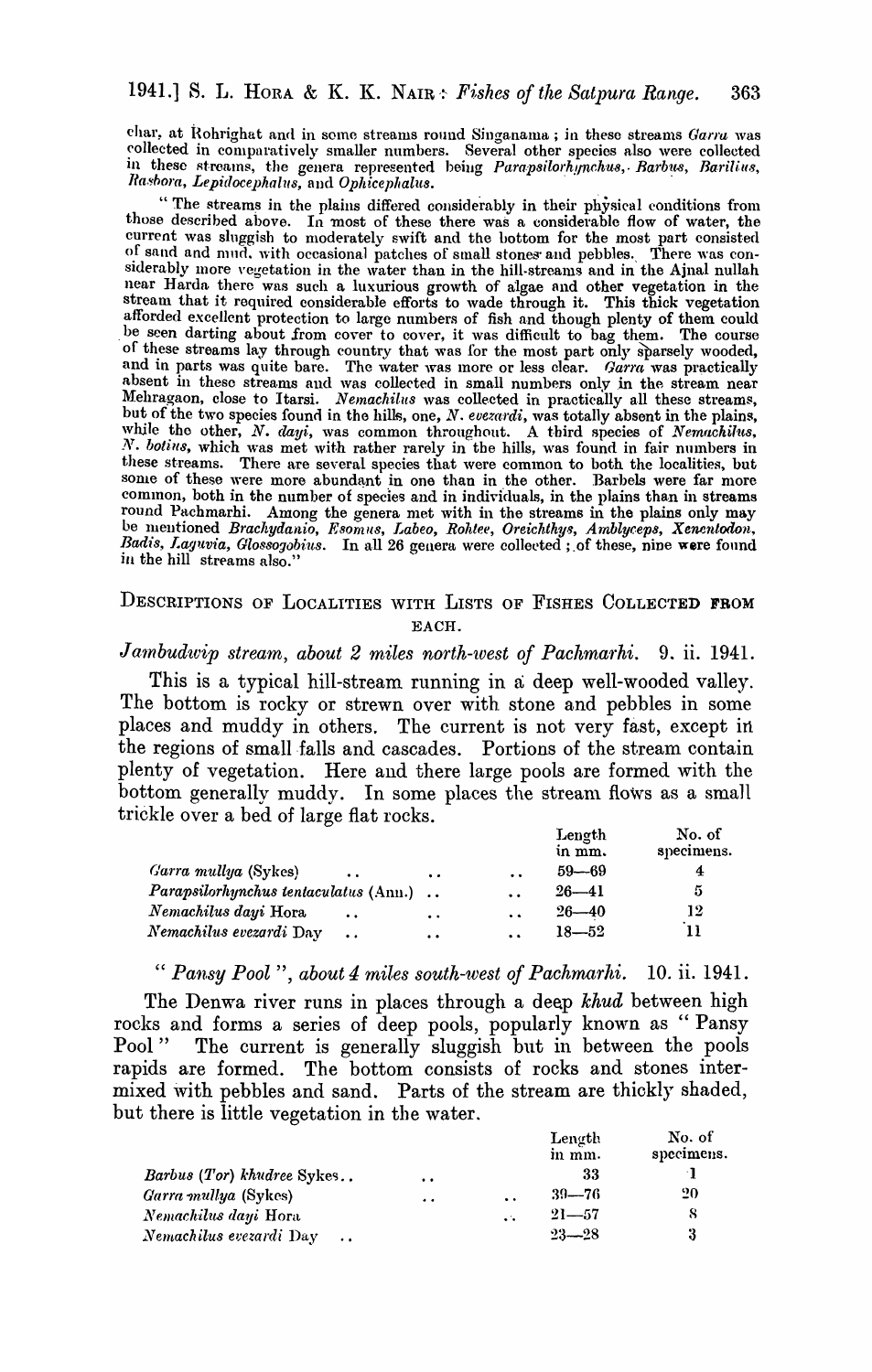*" Small Waterfall" about* 2 *1niles east of Pach.1na'rhi.* 1]. ii. 1941.

The waterfall is about 75 feet high and below it there is a typical hill-stream formed of rapids and pools in- succession. The bottom is formed of pebbles and brownish sand, and the banks are overgrown with grasses and forest trees. Some of the pools are over 10 feet deep and the current in them is sluggish.

|                                                  |                      |                      | Length<br>in mm. | No. of<br>specimens. |
|--------------------------------------------------|----------------------|----------------------|------------------|----------------------|
| Barilius bendelisis Ham.<br>$\ddot{\phantom{a}}$ | $\bullet$            | $\ddot{\phantom{a}}$ | $46 - 85$        | 13                   |
| Danio aequipinnatus (McClell.)                   | $\ddot{\phantom{a}}$ | $\ddot{\phantom{a}}$ | $55 - 73$        | 7                    |
| Barbus (Puntius) dorsalis (Jerdon)               | $\ddot{\phantom{a}}$ |                      | 53 & 56          | 2                    |
| Barbus (Puntius) ticto Ham.                      | $\ddot{\phantom{a}}$ | $\ddot{\phantom{a}}$ | $28 - 53$        | 5                    |
| Parapsilorhynchus tentaculatus (Ann.).           |                      | $\ddot{\phantom{a}}$ | 31               |                      |
| Nemachilus evezardi Day                          | $\ddot{\phantom{a}}$ | $\ddot{\phantom{a}}$ | $26 - 35$        | 4                    |

# *Darmar stream near Darmar village, below Pachmarhi-Piparia Road about 3 miles north-east of Pachmarhi.* 12. ii. 1941.

. A. small stream with a comparatively slow· current of clear water flowing over stones and boulders, and in places over sand and shingle, etc. In the course of the stream there are several pools with muddy bottom and a sluggish current. There is no vegetation in the water but there are some tall trees along the banks.

|                         |                      |                      |                      | Length<br>in mm. | No. of<br>specimens. |
|-------------------------|----------------------|----------------------|----------------------|------------------|----------------------|
| Garra mullya (Sykes)    | $\ddot{\phantom{a}}$ | $\bullet$            | $\ddot{\phantom{a}}$ | $29 - 78$        | 113                  |
| Nemachilus dayi Hora    | $\ddot{\phantom{0}}$ | $\ddot{\phantom{a}}$ |                      | $25 - 83$        | 16                   |
| Nemachilus evezardi Day |                      |                      | $\sim$ $\sim$        | $20 - 38$        | .,                   |

# *Streams around Badkachar, about 6 miles north-west of Pachmarhi.* 14. ii. 1941.

The streams are small and sluggish with restricted flow over a bottom of stones and rocks. In places the bottom is muddy. There is very little of aquatic vegetation, but there are trees along the banks of the streams.

|                                                           |                      | Length<br>in mm. | No. of<br>specimens. |
|-----------------------------------------------------------|----------------------|------------------|----------------------|
| Danio aequipinnatus (McClell.)                            |                      | $45 - 76$        | 46                   |
| Parapsilorhynchus tentaculatus (Ann.).                    | $\ddot{\phantom{a}}$ | $23 - 28$        | 7                    |
| Nemachilus dayi Hora<br>$\ddot{\phantom{a}}$<br>$\bullet$ | $\ddot{\phantom{a}}$ | $31 - 65$        | 6                    |

# *Rohrighat stream near Rohrighat village, about 8 miles south-west of Pachmarhi.* 15. ii. 1941.

A.small, comparatively sluggish stream running on two sides of the village. In places the stream runs through open country without any shade, while in other places the banks are very thickly wooded. There is very little aquatic vegetation. The bottom is mostly muddy, but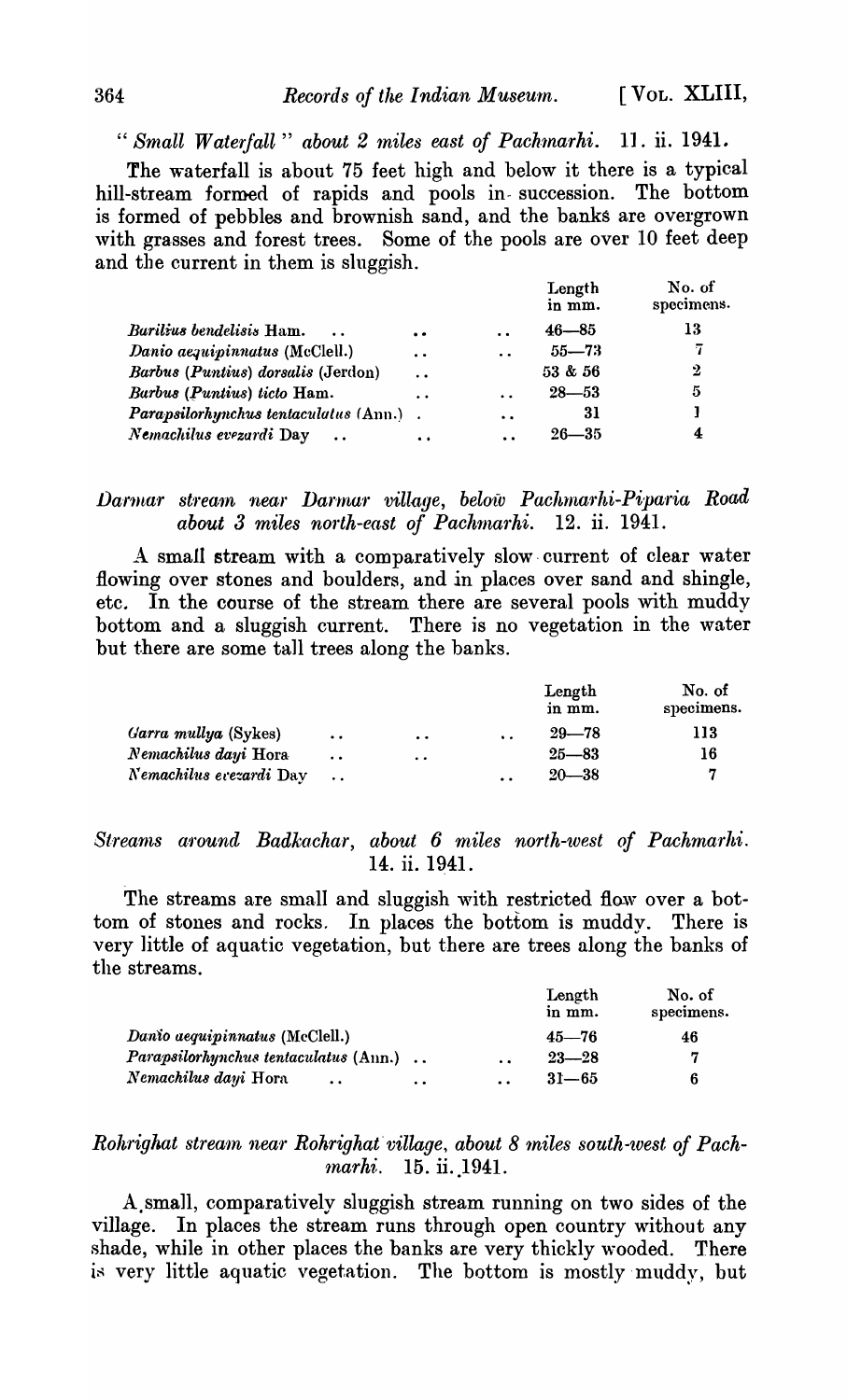in places there are lots of stones. The stream forms several pools in its course.

|                                              |                      |                      | Length<br>in mm. | No. of<br>specimens. |
|----------------------------------------------|----------------------|----------------------|------------------|----------------------|
| <i>Barilius bendelisis Ham.</i>              |                      | $\ddot{\phantom{a}}$ | 105 & 110        | 2                    |
| Danio aequipinnatus (McClell.)               |                      | $\ddot{\phantom{a}}$ | $42 - 86$        | 64                   |
| Rusbora daniconius (Ham.)                    | $\ddot{\phantom{a}}$ |                      | 97               | ı                    |
| Garra mullya (Sykes)                         | $\bullet$ $\bullet$  | $\ddot{\phantom{a}}$ | $43 - 75$        | 7                    |
| Nemachilus dayi Hora<br>$\ddot{\phantom{a}}$ |                      |                      | $23 - 79$        | 12                   |
| Ophicephalus gachua Ham.                     |                      | $\ddot{\phantom{0}}$ | 120              |                      |

# Choka nullah near Singanama on the Pachmarhi-Piparia Road, about 14 miles from Pachmarhi. 18 & 20. ii. 1941.

A small sluggish stream with a muddy bottom, which is strewn over with rocks in places. Pools in the course of the stream are almost stagnant and have a lot of algae and other aquatic vegetation. The bottom consists of black mud, mixed with sand. The water is generally This stream joins the Denwa a little below Singanama village. clear.

|                                    |                      |           | Length<br>in mm.     | No. of<br>specimens.        |
|------------------------------------|----------------------|-----------|----------------------|-----------------------------|
| Barilius bendelisis Ham.           | $\bullet$            |           | $\ddot{\phantom{a}}$ | Several young<br>specimens. |
| Danio aequipinnatus (McClell.)     | $\ddot{\phantom{a}}$ |           | $49 - 72$            | 11                          |
| Rasbora daniconius (Ham.)          | $\ddot{\phantom{1}}$ | .         | $41 - 78$            | 7                           |
| Barbus (Puntius) dorsalis (Jerdon) |                      | $\bullet$ | 44                   | 1                           |
| Barbus (Puntius) ticto Ham.        |                      |           | $32 - 63$            | 5                           |
| Barbus (Tor) khudree Sykes.        | $\ddot{\phantom{a}}$ |           | 33 & 37              | 2                           |
| Garra mullya (Sykes)               | . .                  |           | $57 - 65$            | 5                           |
| Lepidocephalus guntea (Ham.)       |                      |           | 69 & 66              | $\cdot$                     |
| Nemachilus dayi Hora               | $\ddot{\phantom{a}}$ |           | 66                   |                             |
| Ophicephalus gachua Ham.           |                      |           | 83 & 88              | 2                           |

# Denwa river near Singanama, on Pachmarhi-Piparia Road, about 14 miles from Pachmarhi. 19 & 20. ii. 1941.

The Denwa opens out into a broad stream of clear water flowing over a bed of sand, with large rocks here and there. The water is clear and there is very little aquatic vegetation. The current is moderately On the sides of the river there are isolated pools. swift.

|                                    |                      | Length<br>in mn. | No. of<br>specimens. |
|------------------------------------|----------------------|------------------|----------------------|
| <i>Barilius bendelisis</i> Ham.    |                      | $27 - 98$        | 58                   |
| Danio aequipinnatus (McClell.)     |                      | $46 - 70$        | 5                    |
| Rasbora daniconius (Ham.)          | $\ddot{\phantom{a}}$ | 58 & 75          | $\boldsymbol{2}$     |
| Barbus (Puntius) pinnauratus (Day) |                      | 82               |                      |
| Barbus (Puntius) ticto Ham.        |                      | $25 - 47$        | 3                    |
| Barbus (Tor) khudrec Sykes         |                      | $20 - 68$        | 27                   |
| Garra mullya (Sykes)               |                      | $56 - 80$        | 9                    |
| <i>Carra gotyla</i> (Gray)         | $\ddot{\phantom{a}}$ | 63               |                      |
| <i>Nemachilus botivs</i> (Ham.)    |                      | 76               |                      |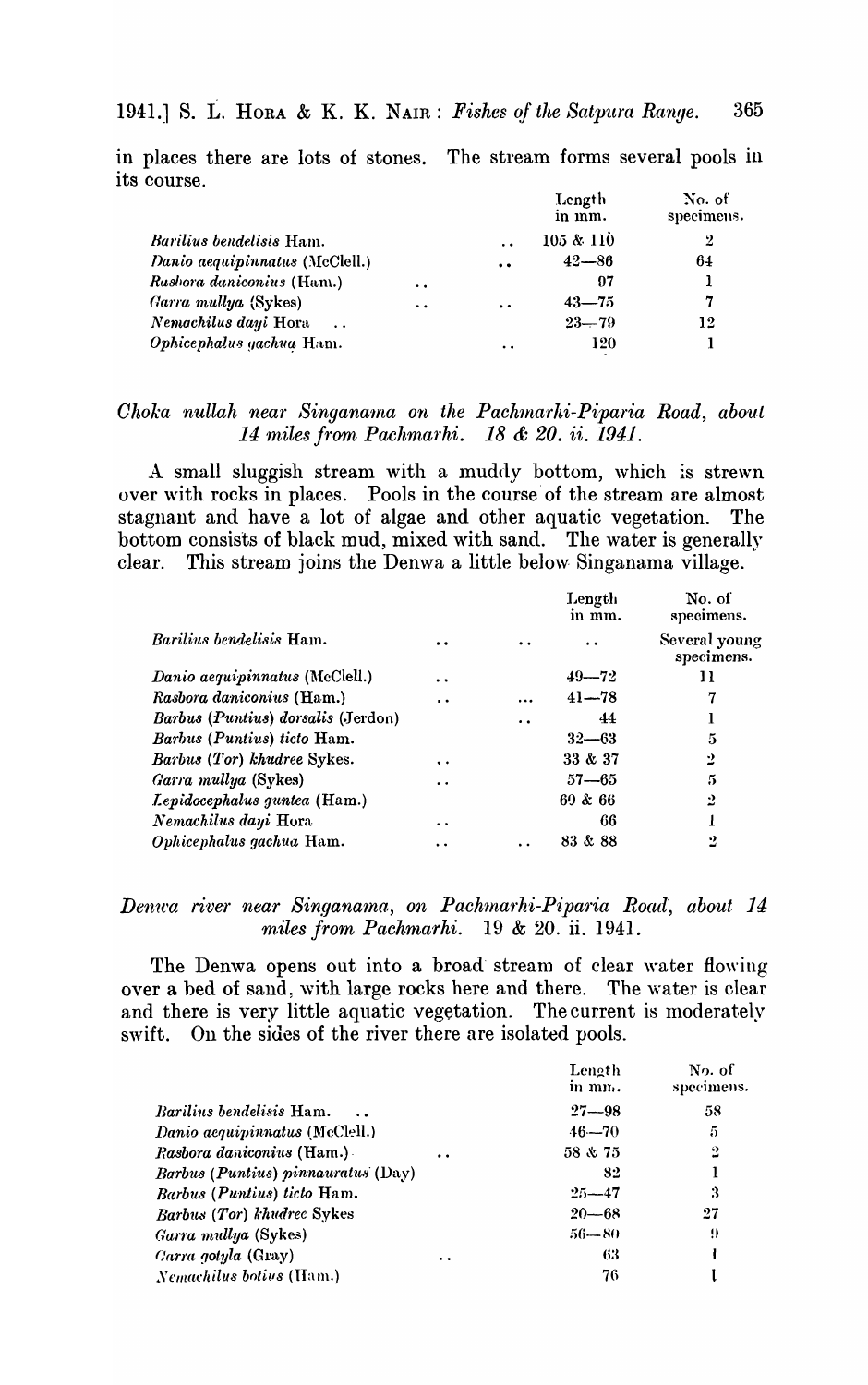#### Mahabir nullah just behind the Rest House at Singanama on Pachmarhi-Piparia Road, 14 miles from Pachmarhi. 20. ii. 1941.

The nullah consists of small, isolated pools with a small trickle of water flowing in between them. The bottom consists of rocks and stones with patches of sand and darkish mud. The water is clear. There is no aquatic vegetation.

|                                       |                      |                      | Length<br>in mm. | No. of<br>specimens.        |
|---------------------------------------|----------------------|----------------------|------------------|-----------------------------|
| <i>Barilius bendelisis</i> Ham.       | $\ddot{\phantom{a}}$ |                      |                  | Several young<br>specimens. |
| <i>Panio aequipinnatus</i> (McClell.) |                      |                      | $42 - 75$        | 30                          |
| Rasbora daniconius (Ham.)             |                      |                      | $49 - 91$        | 17                          |
| <i>Barbus pinnauratus</i> (Day)       |                      |                      | 91               |                             |
| Barbus (Puntius) dorsalis (Jerdon)    |                      |                      | 50 & 64          | 2                           |
| <i>Barbus (Puntius) ticto</i> Ham.    |                      |                      | $40 - 66$        | 5                           |
| Garra mullya (Sykes)                  |                      | $\ddot{\phantom{a}}$ | 50 & 61          | 2                           |
| Lepidocephalus guntea (Ham.)          |                      | $\bullet$ $\bullet$  | 65,              |                             |
| Nemachilus dayi Hora                  |                      |                      | 38 & 45          | 2                           |

# Machhuasa or Machha stream about  $I_2^1$  miles north of Piparia, and under Railway bridge close to Railway Station. 22 & 23. ii. 1941.

A small stream of clear water flowing slowly over a bed of sand and clay. The vegetation consists of algae and grasses.

|                                    |                      |                      | Length    | No. of     |
|------------------------------------|----------------------|----------------------|-----------|------------|
|                                    |                      |                      | in mm.    | specimens. |
| Barilius bendelisis Ham.<br>$\sim$ | $\bullet$            |                      | $45 - 71$ | 14         |
| Brachydanio rerio (Ham.)           |                      |                      | $22 - 30$ | 43         |
| Rasbora daniconius (Ham.)          | $\ddot{\phantom{a}}$ | $\cdot$ $\cdot$      | 69        |            |
| Barbus (Puntius) ticto Ham.        |                      | $\ddot{\phantom{a}}$ | 25 & 27   | 2          |
| Lepidocephalus guntea (Ham.        |                      |                      | $45 - 71$ | 19         |
| <i>Nemachilus dayi</i> Hora        |                      |                      | $26 - 32$ | 6          |

Stream near Mehra village, about  $1\frac{1}{2}$  miles from Itarsi. 24-26. ii. 1941.

It is a small sluggish stream running over a bed of gravel and mud. The banks are muddy and steep in places. The water is somewhat turbid and harbours large quantities of filamentous algae.

|                      | Length    | No. of                                                                      |
|----------------------|-----------|-----------------------------------------------------------------------------|
|                      |           | specimers.                                                                  |
|                      | 63 & 74   | 2                                                                           |
|                      | 56        | 1                                                                           |
|                      | $25 - 28$ | 11                                                                          |
| $\ddot{\phantom{a}}$ | 47        | 1                                                                           |
|                      | $37 - 44$ | 25                                                                          |
|                      | 41—67     | 14                                                                          |
|                      |           | 2                                                                           |
|                      | 41        |                                                                             |
|                      | $35 - 48$ | 4                                                                           |
|                      | $32 - 58$ | 49                                                                          |
|                      |           | 9                                                                           |
|                      |           | ı                                                                           |
|                      |           | 5                                                                           |
|                      |           | 3                                                                           |
|                      | $50 - 58$ | 7                                                                           |
| $\ddot{\phantom{0}}$ | $52 - 67$ | 10                                                                          |
|                      | $37 - 54$ | 4                                                                           |
| $-1$                 | $65 - 88$ | 17                                                                          |
| $\ddot{\phantom{0}}$ |           | 4                                                                           |
|                      | 80—145    | 9                                                                           |
|                      | $28 - 65$ | 24                                                                          |
|                      |           | in mm.<br>117 & 126<br>59—81<br>104<br>$63 - 94$<br>$86 - 97$<br>$67 - 130$ |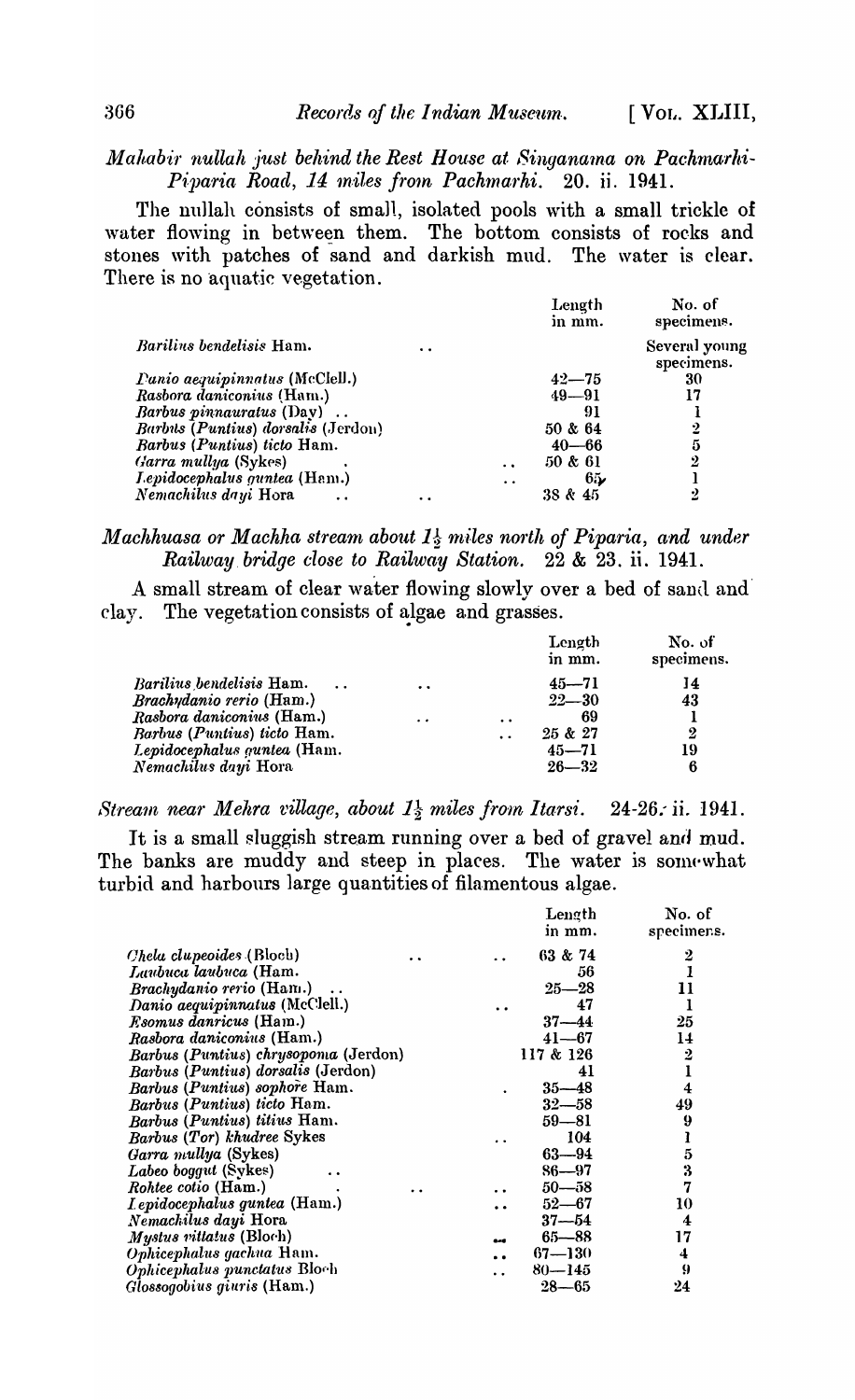Nerbudda river near Handia, about 13 miles north of Harda. 27 ii. 1941.

A large river of clear water. flowing over a bed of sand and clay. There is a large number of rocks and boulders on the bank with pools in between them. Near the edge, there is a growth of grasses and algae. The bottom of the pools is muddy.

| Length<br>in mm. | No. of<br>specimens. |
|------------------|----------------------|
| $13 - 22$        | 12                   |
| $35 - 43$        | 3                    |
| $26 - 39$        | 4                    |
|                  |                      |

# Timarni nullah on the Timarni Road, a little south of Harda. 28. ii. and 2. iii. 1941.

The nullah forms a branch of the Ajnal river, and is a fairly large stream of clear water, flowing over a bed of clay mixed with sand and gravel. In some places the bottom is stony. The vegetation consisting of grasses and algae is quite abundant in the shallower parts of the stream. The banks are fairly steep.

|                                          | Length     | No. of         |
|------------------------------------------|------------|----------------|
|                                          | in mm.     | specimens.     |
| <i>Barilius bendelisis Ham.</i>          | $32 - 111$ | 14             |
| Brachydanio rerio (Ham.)                 | $26 - 31$  | 3              |
| Danio aequipinnatus (McClell.)           | 58         | $\mathbf{l}$   |
| Barbus (Puntius) chrysopoma (Jerdon)     | 180        | 1              |
| Barbus (Puntius) conchonius (Ham.)       | $38 - 64$  | I <sub>0</sub> |
| Barbus (Puntius) dorsalis (Jerdon)       | 76         | 1              |
| ٠,<br>Barbus (Puntius) guganio (Ham.)    | $33 - 41$  | $\mathbf{11}$  |
| Barbus (Puntius) pinnauratus (Day)       | $71 - 89$  | Ģ              |
| Barbus (Puntius) ticto Ham.              | $28 - 65$  | 8              |
| Barbus (Puntius) titius Ham.             | 84         | 1              |
| Barbus (Tor) khudree Sykes               | $89 - 97$  | 4              |
| Garra mullya (Sykes)                     | $45 - 90$  | 7              |
| Labeo boggut (Sykes)                     | $57 - 95$  | 12             |
| Oreichthys cosuatus (Ham.)               | $28 - 44$  | 5              |
| Rohtee cotio (Ham.)                      | $57 - 71$  | $\mathbf{5}$   |
| Lepidocephalus guntea (Ham.)             | 37         | $\mathbf{1}$   |
| Nemachilus dayi Hora                     | $25 - 60$  | 26             |
| <i>Nemachilus botius</i> (Ham.) $\ldots$ | 47         | 1              |
| Mystus rittatus (Bloch)                  | $85 - 90$  | 3              |
| Amblyceps mangois (Ham.)                 | $23 - 44$  | 6              |
| Xenentodon cancila (Ham.)                | 76 & 108   | $\frac{1}{2}$  |
| Mastacembelus armatus (Lacép.)           | $95 - 148$ | 4              |
| Mastacembelus pancalus (Ham.)            | $79 - 85$  | 3              |
| Ophicephalus gachua Ham.                 | 132        | 1              |
| Badis budis (Ham.)                       | 34         | 1              |
| Glossogobius giuris (Ham.)               | $38 - 107$ | 3              |

# Ajnal nullah near the Railway bridge about 2 miles south-west of Harda. 1. iii. 1941.

A fairly large stream of clear water, running between steep banks over a bottom consisting mostly of small pebbles, etc., mixed with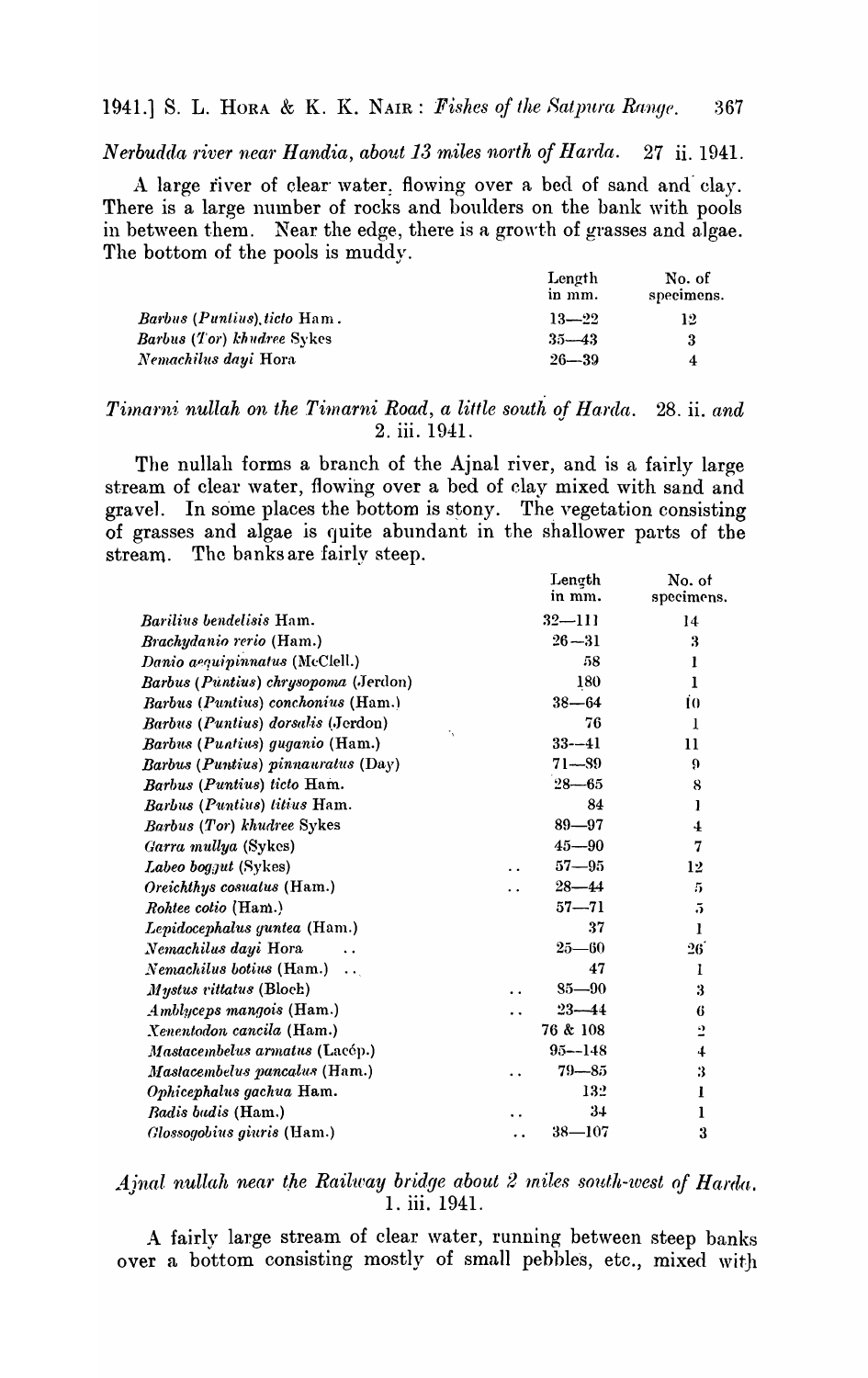[VOL. XLIII,

sand and mud. The current is fairly swift. Large masses of algae were found growing in the water.  $\overline{a}$ 

|                                    |                      |     | Length<br>in mm. | No. of<br>specimens.        |
|------------------------------------|----------------------|-----|------------------|-----------------------------|
| Notopterus notopterus (Pallas)     |                      |     | 200              |                             |
| Barilius bendelisis Ham.           |                      |     |                  | Several young<br>specimens. |
| Danio aequipinnatus (McClell.)     |                      |     | 83               |                             |
| Rarbus (Puntius) dorsalis (Jerdon) |                      |     | 71               |                             |
| Barbus (Puntius) pinnauratus (Day) |                      |     | 86               |                             |
| Barbus (Puntius) ticto Ham.        |                      |     | $26 - 55$        | 44                          |
| Barbus (Tor) khudree Sykes         |                      |     | 71—142           | 8                           |
| Garra mullya (Sykes)               | $\ddot{\phantom{0}}$ |     | $70 - 88$        | 7                           |
| Labeo boggut (Sykes)               | $\cdot$ $\cdot$      | . . | 105              |                             |
| Lepidocephalus guntea (Ham.)       | $\cdot$ .            |     | $44 - 57$        | 3                           |
| Nemachilus dayi Hora               |                      | . . | $27 - 60$        | 14                          |
| Nemachilus botius (Ham.)           |                      |     | $56 - 71$        | 4                           |
| Xenentodon cancila (Ham.)          |                      | ٠.  | 51               |                             |
| Mastacembelus armatus (Lacép.)     |                      |     | $70 - 109$       | 4                           |
| Ophicephalus punctatus Day         |                      |     | 190              |                             |
| Glossogobius giuris (Ham.)         |                      |     | 98               |                             |

Midkul nullah near the Railway bridge, about 2 miles south-west of Harda. 3. iii. 1941.

The stream is about 40-60 feet wide and 2-5 feet deep. The current is sluggish and the vegetation consists of reeds, etc. The bottom consists of coarse sand and large stones here and there.

|                                        |     | Lêngth<br>in mm. | No. of<br>specimens |
|----------------------------------------|-----|------------------|---------------------|
| Rasbora daniconius (Ham.).             |     | 40<br>. .        |                     |
| <i>Barbus (Puntius) guganio (Ham.)</i> |     | $34 - 48$        |                     |
| Barbus (Puntius) pinnauratus (Day)     |     | 80               |                     |
| Barbus (Puntius) ticto Ham.            |     | $22 - 51$        | 7                   |
| <b>Barbus (Tor) khudree Sykes</b>      |     | 85               |                     |
| Oreichthys cosuatus (Ham.)             |     | $30 - 45$        | 11                  |
| Nemachilus botius (Ham.).              |     | $53 - 66$        | 6                   |
| <i>Mystus vittatus (Bloch)</i>         |     | 84               |                     |
| Laguria rebeiroi Hora                  |     | 24 & 28          | $\boldsymbol{2}$    |
| Mastacembelus armatus (Lacép.)         |     | 88.              |                     |
| Nandus nandus (Ham.)                   |     | 108              |                     |
| Badis badis (Ham.)                     | . . | $18 - 46$        | 6                   |
| Glossogobius giuris (Ham.).            |     | 37               |                     |

Fishes purchased from markets at Sandia and Harda.

Purchased in the market at Sandia, on River Nerbudda, 12 miles from Piparia on 21. ii. 1941.

|                                                   |                      |                      | Length<br>in mm. | No. of<br>specimens. |
|---------------------------------------------------|----------------------|----------------------|------------------|----------------------|
| Mystus cavasius (Ham.)                            | $\ddot{\phantom{a}}$ |                      | 108              |                      |
| Mystus vittatus (Bloch)                           |                      | $\ddot{\phantom{a}}$ | $75 - 80$        | 3                    |
| Purchased in the market at Harda on 28. ii. 1941. |                      |                      |                  |                      |
|                                                   |                      |                      | Length<br>in mm. | No. of<br>specimens. |
| Rita pavimentata Val.                             | $\ddot{\phantom{a}}$ |                      | $152 - 160$      | 3                    |
| Mastacembelus armatus (Lacép.)                    | $\ddot{\phantom{a}}$ |                      | 277              |                      |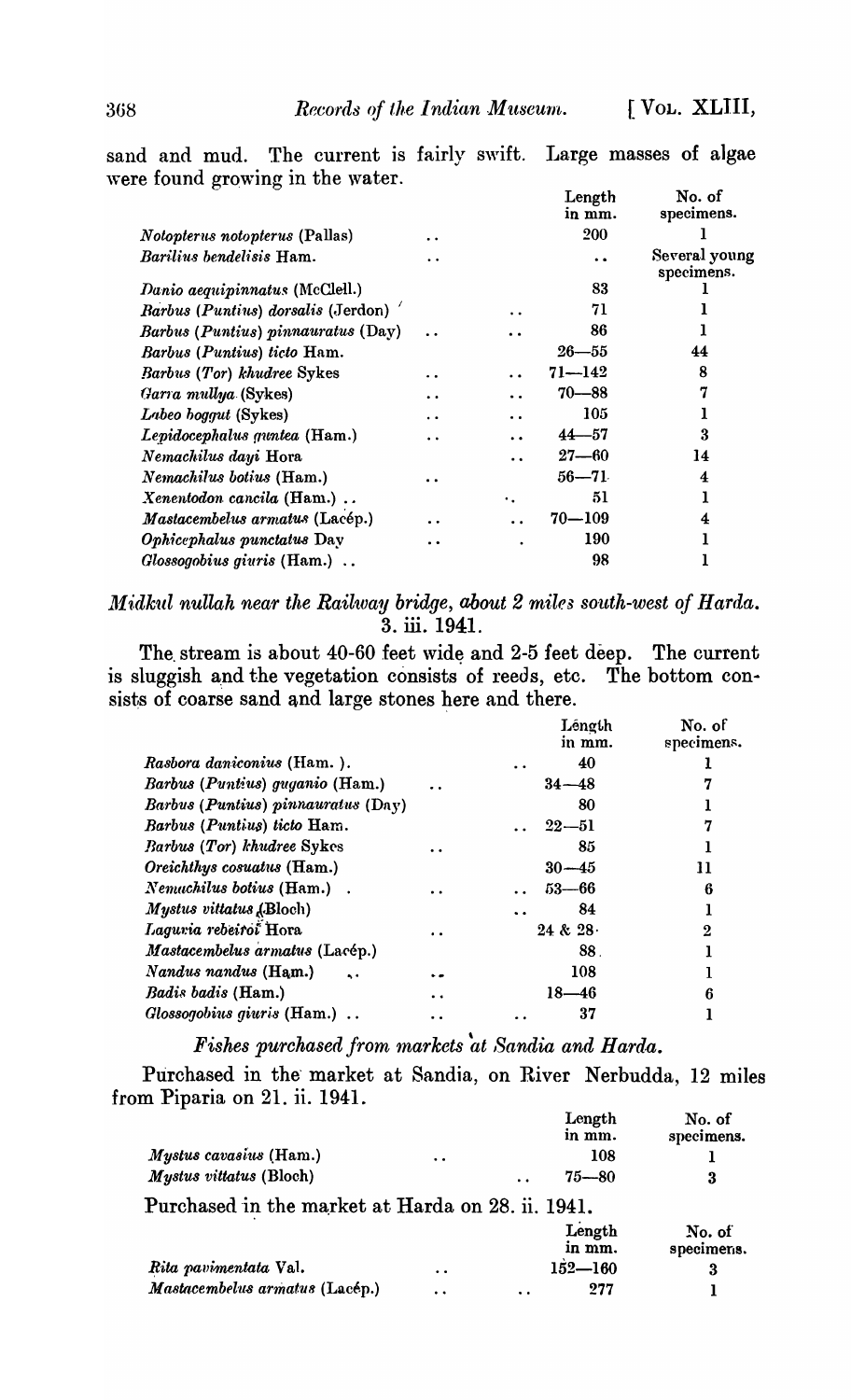## SYSTEMATIC ACCOUNT.

The collection under report comprises 1,167 specimens belonging The systematic position of the species is shown in the to 40 species. following table:

Family NOTOPTERIDAE. 1. Notopterus notopterus (Pallas).

Family CYPRINIDAE.

# Subfamily ABRAMIDINAE.

- 2. Chela clupeoides (Ham.).
- 3. Laubuca laubuca (Ham.).

#### Subfamily RASBORINAE.

- 4. Barilius bendelisis Ham.
- 5. Brachydanio rerio (Ham.).
- 6. Danio aequipinnatus (McClell.).
- 7. Esomus danricus (Ham.).
- 8. Rasbora daniconius (Ham.).

#### Subfamily CYPRININAE.

- 9. Barbus (Puntius) chrysopoma Cuv. & Val.
- 10. Barbus (Puntius) conchonius Ham.
- 11. Barbus (Puntius) dorsalis (Jerdon).
- 12. Barbus (Puntius) guganio (Ham.).
- 13. Barbus (Puntius) pinnauratus (Day).
- 14. Barbus (Puntius) sophore Ham.
- 15. Barbus (Puntius) ticto Ham.
- 16. Barbus (Puntius) titius Ham.
- 17. Barbus (Tor) khudree Sykes.
- 18. Garra mullya (Sykes).
- 19. Garra gotyla (Gray).
- 20. Parapsilorhynchus tentaculatus (Ann.).
- 21. Labeo boggut (Sykes).
- 22. Oreichthys cosuatus (Ham.).
- 23. Rohtee cotio (Ham.).

### Family COBITIDAE.

- 24. Lepidocephalus guntea (Ham.).
- 25. Nemachilus botius (Ham.).
- 26. Nemachilus dayi Hora.
- 27. Nemachilus evezardi Day.

Family BAGRIDAE.

- 28. Mystus cavasius (Ham.).
- 29. Mystus vittatus (Bloch).
- 30. Rita parimentata Val.

Family AMBLYCEPIDAE. 31. Amblyceps mangois (Ham.).

Family SISORIDAE.

- 32. Laguria ribeiroi Hora.
	- Family BELONIDAE.
- 33. Xenentodon cancila (Ham.).

Family MASTACEMBELIDAE.

- 34. Mastacembelus armatus (Lacép.).
- 35. Mastacembelus pancalus (Ham.).

#### Family OPHICEPHALIDAE.

- 36. Ophicephalus gachua Ham.
- 37. Ophicephalus punctatus Bloch.

Family NANDIDAE. 38. Nandus nandus (Ham.).

Family PRISTOLEPIDAE.

39. Badis badis (Ham.).

Family GOBHDAE.

40. Glossogobius giuris (Ham.).

Of the 40 species listed above, 26 belong to the order Cyprinoidea (22 Cyprinidae and 4 Cobitidae), 5 to the order Siluroidea (3 Bagridae, 1 Amblycepidae and 1 Sisoridae), while the remaining species are distributed among the families Notopteridae (1), Belonidae (1), Mastacembelidae (2), Ophicephalidae (2), Nandidae (1), Pristolepidae (1) and Gobiidae (1). With the exception of a few species of carp-minnows, all others are fairly well known and do not call for any comments from a systematic point of view. However, a few remarks are necessary on Danio aequipinnatus (McClelland), Barbus (Puntius) chrysopoma Cuv. & Val., Nemachilus dayi Hora, Amblyceps mangois (Ham.) and Laquvia ribeiroi Hora.

From a zoogeographical point of view the occurrence of  $Amolyceps$ and Laguvia in the Hoshangabad District shows the affinities of the fish-fauna of this region with that of the Assam Hills and the Eastern The former genus has been obtained from all the portions Himalayas. of the Satpura Trend surveyed by the Zoological Survey of India, while Laguvia was collected only in the Rajmahal Hills. The presence in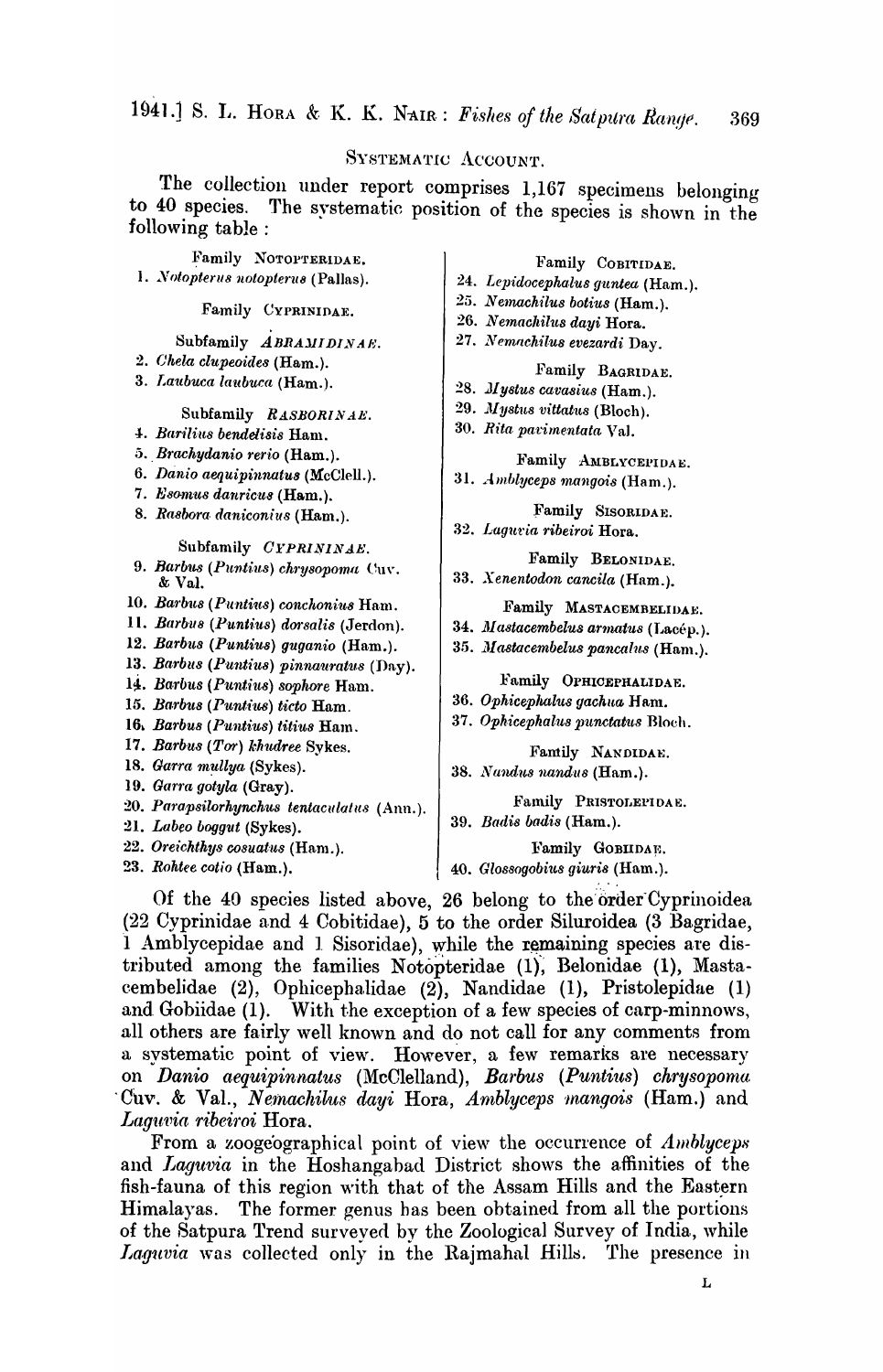I VOL. XLIII.

the collection of forms, such as Barbus (Puntius) dorsalis (Jerdon), Garra mullya (Sykes), Parapsilorhynchus tentaculatus (Ann.), Labeo boggut (Sykes), Nemachilus dayi Hora, N. evezardi Day and Rita pavi*mentata* Val., shows that the fish-fauna of this part of the Satpuras is closely allied to the fauna of the Western Ghats. Some of these species, such as *Parapsilorhynchus* tentaculatus, Nemachilus evezardi and Rita pavimentata, were not found in the Sihawa range. Raipur District.<sup>1</sup> The remaining species are widely distributed in India and are, therefore, of little significance in a zoogeographical discussion. These studies have clearly shown that the Satpura Trend of mountains must have, at not a very remote period, acted as a highway for the dispersal of the Eastern Himalayan and Assam forms to the Western Ghats and that the Garo-Rajmahal Gap is only a comparatively recent feature in the physiography of India. Further, it is also clear that there must have been a continuity of waterways between the Western Ghats and the Satpuras of the Hoshangabad District not very long ago as can be inferred from a large number of identical species of limited range that are found in both the regions.

Though in his studies on 'The Distribution of Vertebrate Animals in India, Ceylon and Burma', Blanford<sup>2</sup> attached little importance to the distribution of freshwater fishes, it is significant that he had also come to similar conclusions as stated above from the distribution of other types of vertebrates. In describing the peculiarities of the fauna of the Indian Peninsula, he stated :

The majority of the genera named are typically forest forms; the species of the Bihar-Orissa area are, with very few exceptions, the same as those of Malabar, and may have inhabited the whole of Southern India before the forests of the Deccan and Carnatic were cleared. One circumstance seems strongly to support this view. There are two kinds of *Anthracoceros* in India, one of which inhabits Ceylon and the Western or Malabar coast as far north as Ratnagiri, whilst layas and countries to the eastward. Neither is known to be found in the Deccan or Carnatic. The two meet in the Bihar-Orissa area, the Malabar form to the south, the Himalayan to the north. It is scarcely probable that the southern species would exist<br>in the area unless it once ranged over the country intervening between Chutia Nagpur In the area unless it once ranged over the country intervening between Chuta Nagpur<br>and Malabar. In the same manner the southern grackle (Eulabes religiosa) meets the<br>Himalayan and Burmese grackle (E. intermedia) in the sa

With regard to the value of freshwater fishes in zoogeographical studies, Blanford (loc. cit., p. 343) stated :

"The evidence afforded by freshwater fishes varies so much with the presence or absence of suitable habitats, such as lakes and rivers, that it is generally, I think, only applicable to large areas.'

The distribution of hill-stream fishes, such as Amblyceps, Laguvia, Garra, Parapsilorhynchus, Nemachilus, etc., can only take place along hill ranges, so there is hardly any necessity to contemplate vast level tracts of the country to be once covered with forests in order to explain the distribution of any genus occurring in the Peninsula of India on the one hand and the hills of Assam and the Eastern Himalayas on the other. Such a continuity of hill-ranges was provided by the once

<sup>&</sup>lt;sup>1</sup> Hora, S. L., *Rec. Ind. Mus. XLII*, pp. 365-374 (1940).<br><sup>2</sup> Blanford .W. T., *Phil. Trans. Roy. Soc. London* (B) CXCIV, p. 392 (1901).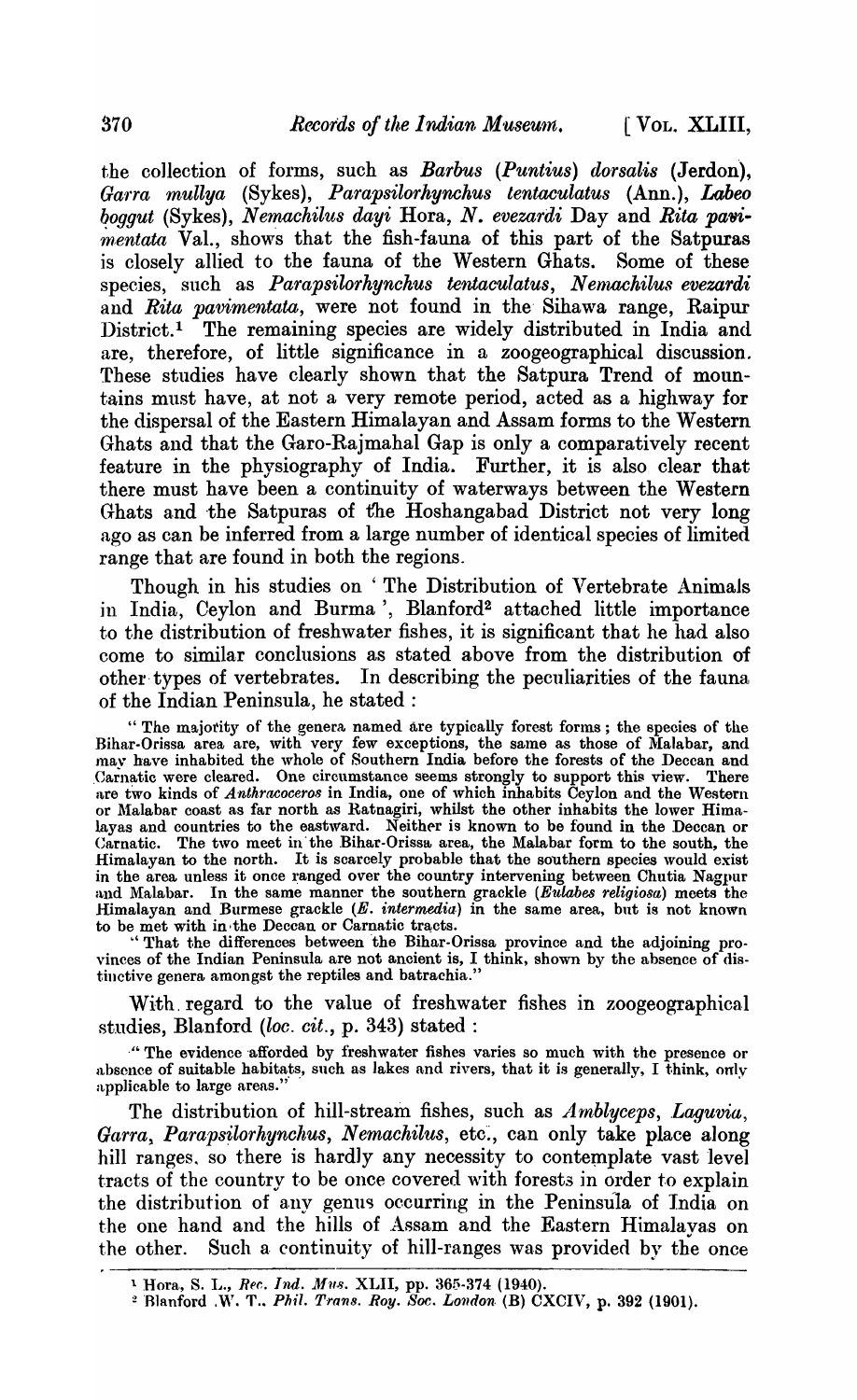1941.] S. L. HORA & K. K. NAIR: *Fishes of the Satpura Range.* 371

extensive Satpura Trend<sup>1</sup> which stretched from the Assam Himalayas in the east to the Western Ghats in the west. We believe that the Satpura Trend not only provided a highway for the dispersal of the so-called Malayan fishes to Peninsular India, but also served as a route for the forest-loving forms among other groups of vertebrates that show a similar discontinuous range of distribution.

# Danio aequipinnatus (McClelland).

1878. Danio aequipinnatus, Day, Fish. *India*, p. 596, pl. cl., fig. 6.

In 1934, Hora and Mukerji<sup>2</sup> gave an artificial key to the species of *Danio* and distinguished three closely allied species by the following characters:

| I. A well-defined black mark near upper angle of gill-<br>opening.                                                                                       |  |
|----------------------------------------------------------------------------------------------------------------------------------------------------------|--|
| A. Lateral bands breaking up anteriorly to form a<br>mottled pattern. L. I. 37; L. tr. 10 $(7\frac{1}{2}/2\frac{1}{2})$ D. strigillifer Myers.           |  |
| B. Lateral bands not breaking up anteriorly to form<br>a mottled pattern. Several well marked and<br>uniform lateral bands. L. l. 34-36, L. tr. 10 or 11 |  |

 $(7\frac{1}{2}/2\frac{1}{2} \text{ or } 8\frac{1}{2}/2\frac{1}{2})$  ...... D. aequipinnatus<sup>3</sup> (McClelland). II. Black mark near upper angle of gill-opening absent. L. I. 32-34; L. tr. II *(81/21) D. rnalabaricus* (Jer-

don).

In 1937, Hora<sup>4</sup> recorded *D. strigillifer* Myers<sup>5</sup> from Southern India and commented on the discontinuous range of distribution of the species. In the material under report we have all gradations of colour and scale counts and find that the three species mentioned above cannot be distinguished from one another on any reliable character and should, therefore, be regarded as identical. Recently Hora and Law6 found that the specimens of *Danio* from Travancore were *D. aequipinnatus* and that D. *malabaricus* must be regarded as a synonym of this species. The South Indian specimens of D. *aequlipinnatus* grow' to a larger size than those found in Northern India.

#### Barbus (Puntius) chrysopoma Cuvier and Valenciennes.

*1878. Barbus ehrysopoma,* Day, *Fish. India,* p. 561.

Under the description of *Barbus pinnauratus,* Day *(loe. cit.,* p. 562) stated that "This form *[B. pinnauratus]* and *B. chrysopoma* may be merely varieties of a single species, while *B*, sarana is closely allied". According to Day's descriptions of *B. chrysopoma* and *B. pinnauratus*, the two species can be distinguished by the number of predorsal scales  $-12$  in the former and 10 in the latter. Sundara Raj<sup>7</sup>, however, found

<sup>1</sup> Hora, S. L., *Ree. Ind. Mus.* XXXIX, p. 255 (1937) ; *Proe. Nat. Inst. Sci. India*  IV, p. 405 (1938).

<sup>2</sup> Hora, S. L. and Mukerji, *D.D.,Rec. Ind. Mus.* XXXVI, p.134 (1934).

<sup>&</sup>lt;sup>3</sup> Mukerji *(Journ. Bombay Nut. Hist. Soc.* XXXVII, p. 76, 1934) has given reasons to show that Regan's *Danio browni (Ree. Ind. Mus.* I, p. 395. 1907) cannot be regarded as a species distinct from *D. aequipinnatus* (McClel1.).

<sup>4</sup>Hora, S. L., *Ree. Ind. Mus.* XXXIX, p. 10 (1937).

<sup>&</sup>lt;sup>5</sup> Myers, G. S., *Amer. Mus. Novitates*, No. 150, p. 1 (1924).

<sup>6</sup> Hora, S. L. and Law, N. C., *Ree. Ind. Mus.* XLIII, p. 243 (1941).

<sup>&</sup>lt;sup>7</sup> Raj, B. Sundara, *Rec. Ind. Mus. XII*, p. 254 (1916).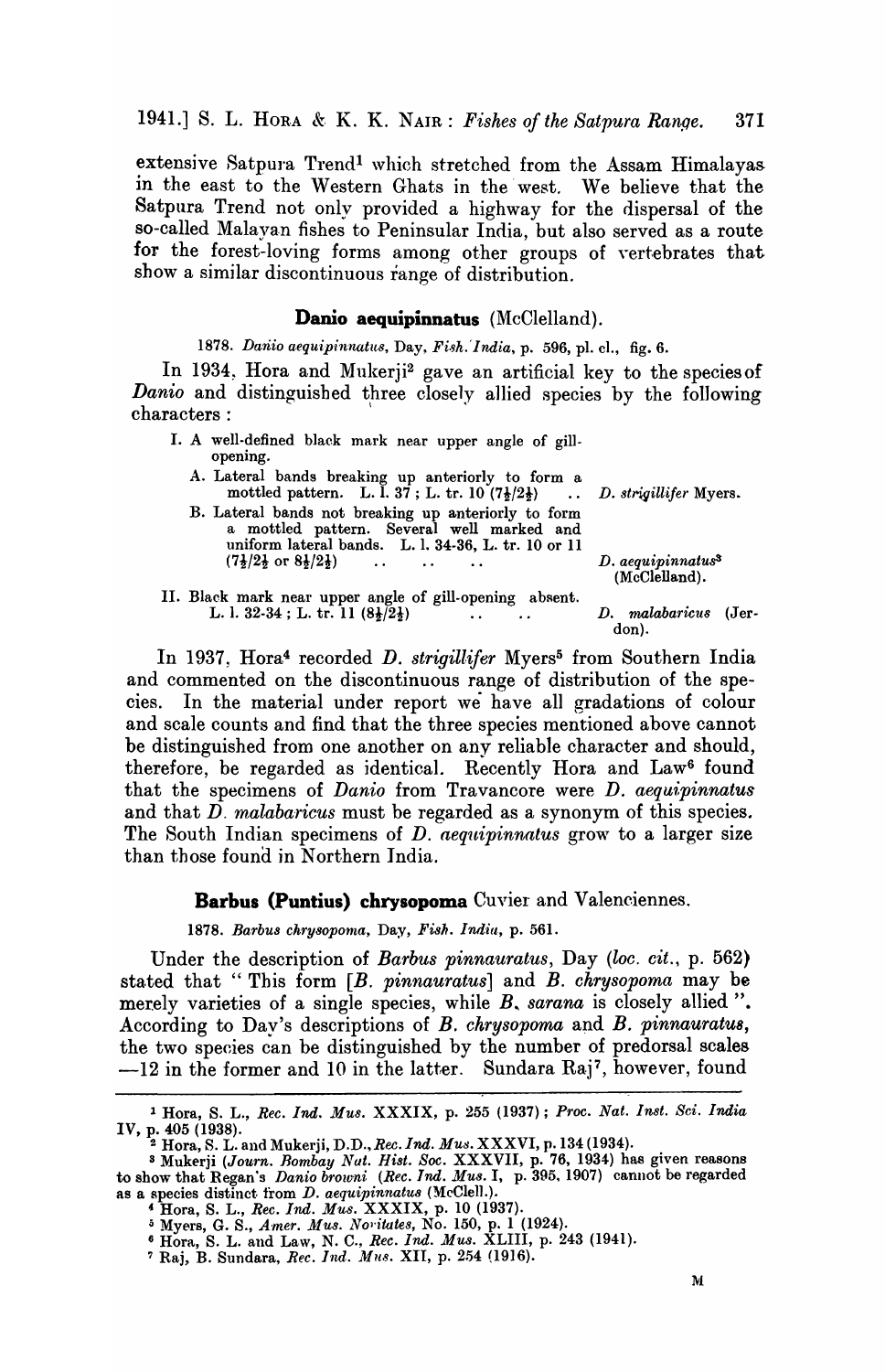that besides other characters there are 10 to 12 rows of predorsal scales in the specimens of *B. chrysopoma* from Madras and remarked:

. "The above particulars show that Madras examples combine the characters of the three species, *B. sarana*, H. B., *B. chrysopoma*, C. and V., *B. pinnauratus*, Day, all of which according to the *Fauna of British India* may occur in Madras."

In the limited series of specimens that we have examined, it has been possible to distinguish *B. pinnau'ratus* from *B. chrysopoma* by the number of predorsal scales, but there seems no doubt that the three species mentioned above along, with *B. caudimarginatus* Blyth and  $\overline{B}$ , sewelli Prashad & Mukerji form a series of very closely allied species, the specific limits of which are by no means well defined.

#### **Nemacbilus dayi** Hora.

*1935. Nemachilus duyi,* Hora, *Ree. Ind. Mus.* XXXVII, p. 57. 1938. Nemachilus dayi, Hora, *Rec. Ind. Mus. XL*, p. 240. *1938. pemaehilus dayi,* Dag, *Bee. Ind. Mus.* XL, p. 447.

*Nemachilus dayi* is represented in the collection by a large number of young, half-grown and adult specimens. The colouration is very variable. In young specimens the lighter bands are almost as wide as the darker ones and the dorsal and caudal fins are provided with only a few rows of spots. The characteristic colouration of the species is assumed in specimens about an inch and a half in length.. From the large series of specimens now examined, it seems that the examples referred by Das *(loc. cit., p.* 446) and Hora<sup>1</sup> to N. *denisonii* are referable to this species.

### **Amblyceps mangois** (Hamilton).

1933. Amblyceps mangois, Hora, Rec. Ind. Mus. XXXV, pp. 607-621, textfigs.  $1-7$ .

*1940. 4mblyl)eps mangois,* Hora, *Ree. Ind. Mus.* XLII, p. 374.

The occurrence of *Amblyceps mangois* in the streams of the Hoshangabad District is of special significance.. During the survey of the Satpura Trend, it has been collected from all the hilly districts and its range has thus been extended considerably westwards.

The specimens under report are juvenile. The caudal fin is deeply forked and in some the lobes, especially the upper, are greatly drawn out and pointed. The adipose dorsal is relatively short and low.

*Amblyceps mangois* is found along the Himalayas, hills of Assam, Burma, Siam, the Malay Peninsula and the Satpura Trend of mountains.

#### **Laguvia ribeiroi** Hora.

*1921. Lagul)ia ribeiroi,* Hora, *Ree. Ind. Mus.* XXII, p. 741, pI. xxix, fig. 3. 1938. *Laguvia ribeiroi, Yora, Rec. Ind. Mus.* XL, p. 179, text-fig. 5.

*Laguvia ribeiroi.* was originally described from a single specimen collected from the Khoila River, a tributary of the Tista River in the Jalpaiguri District. Two more specimens of this remarkable catfish were recorded from the Morel River in the Santal Parganas. The occurrence of the species in the Hoshangabad District is of great zoo-

<sup>&</sup>lt;sup>1</sup> Hora, S. L., *Rec. Ind. Mus. XLII*, p. 373 (1940).